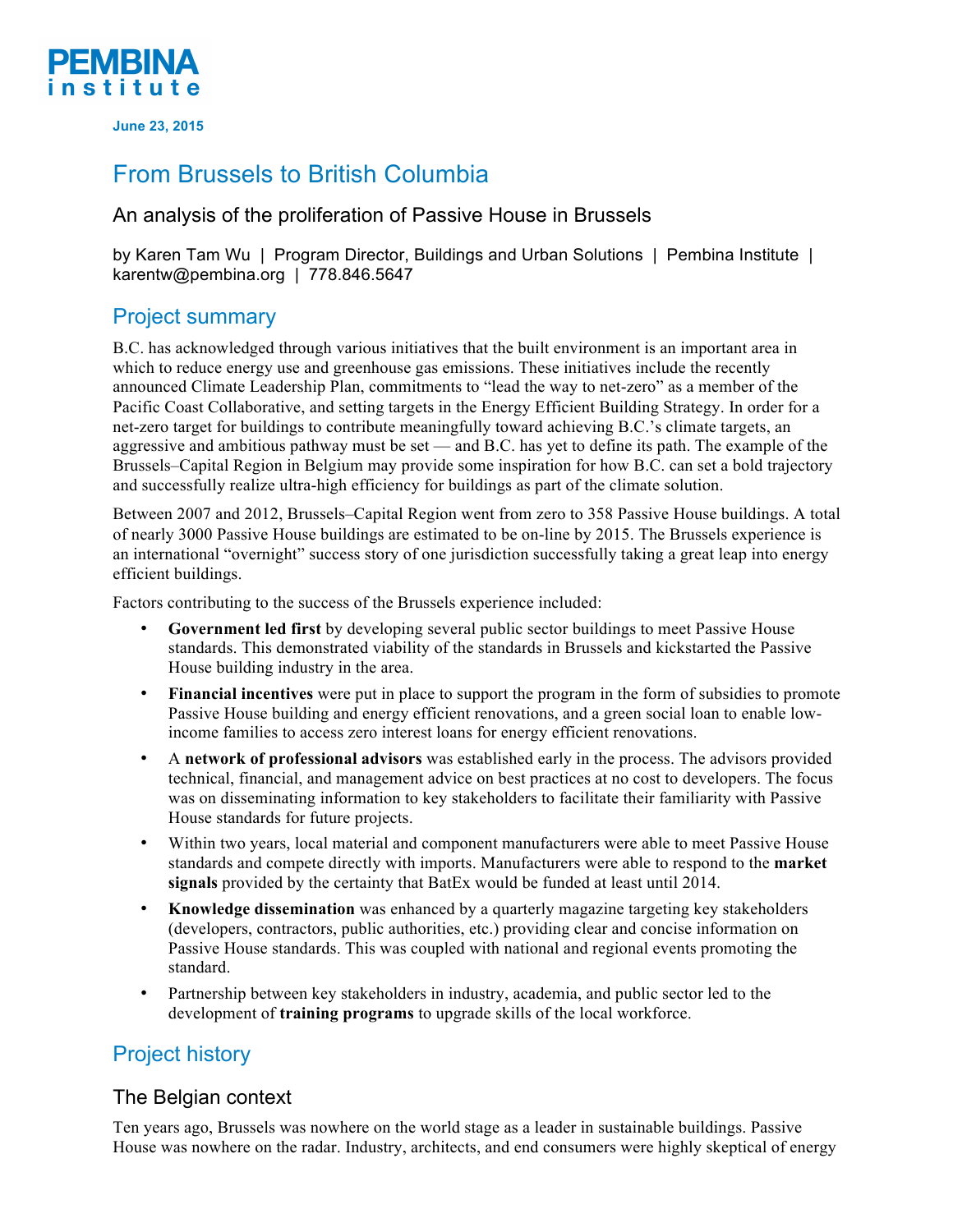efficient housing, seeing it as a luxury. In the early 2000s, building insulation in the Brussels–Capital Region was one of the worst in Europe, with energy loss through walls measuring 250 MJ/m<sup>2</sup>.

A three-phase pilot program (BatEx, Batiments Exemplaires or Exemplary Buildings) from 2007-2009 demonstrated that Passive House standards were affordable and did not raise renovation and construction costs to unacceptable levels. In 2009, the regional government passed the Passive House Law, requiring all new public construction to follow Passive House standards by 2010, and all new construction to follow those standards by 2015. This law committed to an energy standard that would make Brussels the largest city in Europe to adopt the one of the most stringent energy standard for buildings.

The shift to adopt aggressive policies on energy efficiency is particularly noteworthy within the context of Belgium's limited potential for renewable energy generation. Belgium lacks large hydro resources and land for biomass plantations, and its coastline is small, limiting wind resources.

At the time that new policies and legislation were adopted, authorities were wrestling with various attitudes and issues of capacity and resources:

- Energy consumers were still not convinced of the significance of energy efficiency.
- Consumers who did wish to invest in energy efficiency did not always have the technical information required for demand-side management.
- Professionals who were called on were not fully competent to meet energy efficiency demand.
- Even if investment were viable, it still was not enough of a priority in resource allocation.
- Technical solutions that made use of renewable energy sources were still not well-known, and remained relegated to obscurity due to poor economic viability.

#### Leading by example

The Exemplary Building (BatEx) program was created with three objectives:

- 1. Reach an initial critical mass of energy efficient buildings
- 2. Stimulate the supply for eco-construction (that is, to push the building sector towards producing more energy-efficient buildings
- 3. Increase the market demand

The BatEx program is an open call for proposals, in which buildings that meet an exemplary energy and environmental performance standard are eligible to receive a subsidy of 100 euros per  $m^2$ .

Between 2007 and 2009, three calls for proposals resulted in 117 winning projects, representing more than 18.5 million euros disbursed in subsidies. Projects resulted in new construction and renovation to Passive House standards of  $265,000 \text{ m}^2$  in buildings, including hundreds of homes, offices, schools and child care centres, and even a funeral home. The total value of the BatEx program is 45 million euros from May 2007 to December 2014.

All new construction and renovation under BatEx must:

- Be informed by Passive House standards and reduce emissions as close to zero as possible
- Prioritize the use of eco-friendly construction materials, and consider natural cycles (e.g. rainwater) and biodiversity
- Demonstrate a high architectural quality, good visibility, and a satisfactory level of integration into existing stock
- Use simple and reproducible technology (in technical and financial terms) with reasonable payback timelines, rather than using high-tech solutions

The initial projects demonstrated that new construction and renovation to the Passive House standard was accessible without significant cost increases. With that confirmation, the Brussels government committed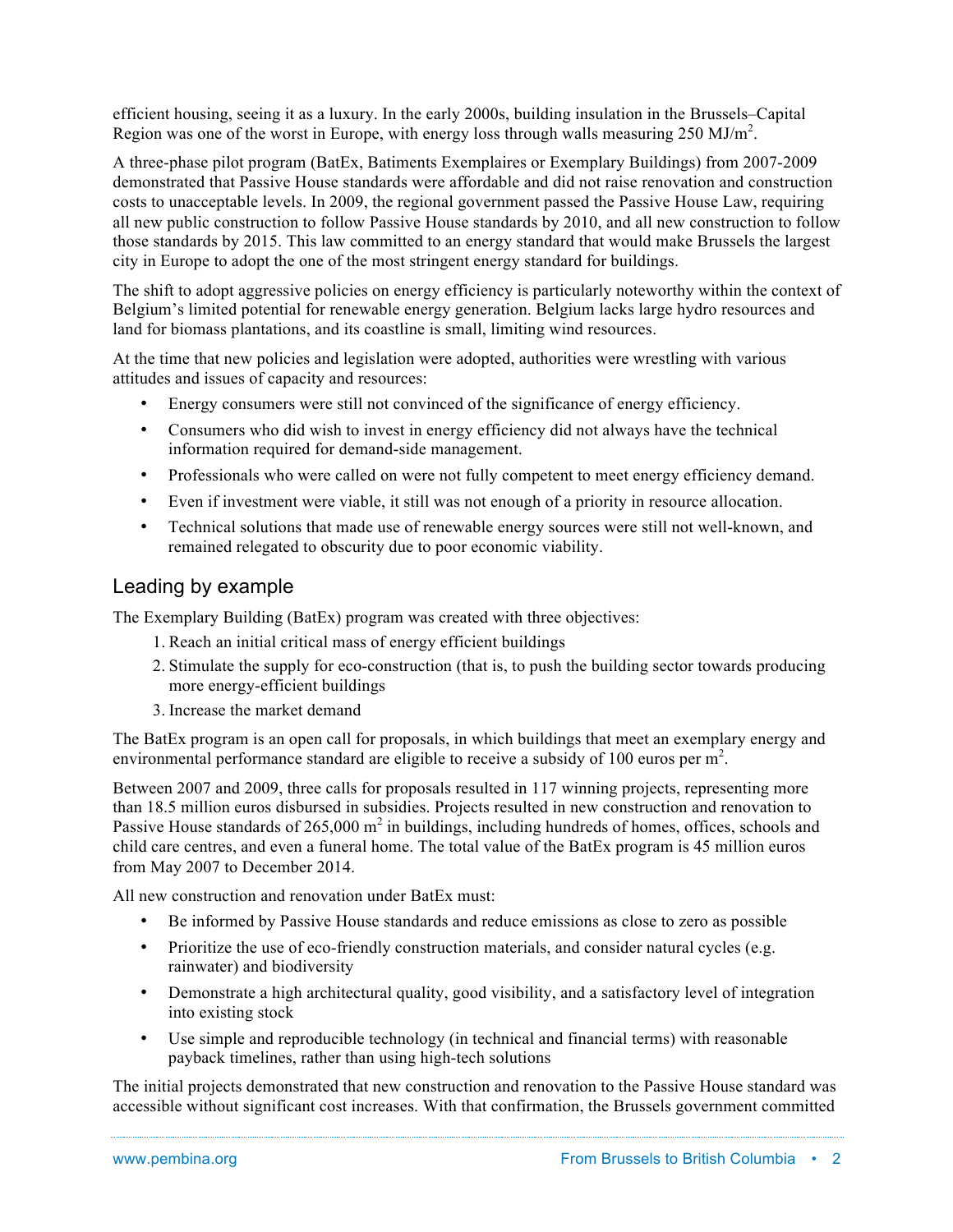to lead by example, passing an order mandating the Passive House standard on all new public buildings in the region as of 2010. In 2011, the Passive House law was passed, requiring the standard for all new construction as of 2015.

Private energy providers return 0.04 per cent of their annual revenue (1.5 billion euros per year) to the Brussels–Capital Region government. This annual refund, totalling 60 million euros<sup>1</sup>, is used to provide the subsidies and incentives to run the BatEx program and supporting initiatives described below.

#### Supporting initiatives

In addition to the move towards Passive House standards for new construction, the region's Energy Management Action Plan Program (P.L.A.G.E.) targeted upgrades in public buildings such as schools, hospitals and social housing projects, where 20–40 per cent improvements in energy efficiency could be made without major investment. The plan allowed for increasing occupant awareness for energy efficiency while reducing energy consumption.

An extensive energy subsidy program was established to ensure that financial incentives were not solely restricted to exemplary buildings. The program was designed to further develop the supply chain and availability of sustainable products and services, thereby reducing the cost as take up and demand increased. A suite of subsidies were made available for insulation, green roofing, glazed windows, and other materials, mechanical components and appliances for individual homes, collective housing, and tertiary sector buildings. Subsidies are also available for energy audits and feasibility studies.

A Green Social Loan was established to encourage low-income families to access zero interest loans, valued at 500 to 20,000 euros, to be used for insulation and effective heating. This helps the energy efficient building program as a whole reach as wide an audience as possible.

#### Public outreach and engagement

The market did not initially embrace the idea of going passive in 2015; professionals thought the policy was moving too fast. Real estate companies were concerned about airtightness tests — although all buildings submitted and successfully passed the tests. Despite a rocky start and a few obstacles along the way, the new legislation was eventually well received by the key stakeholders in the Brussels–Capital Region.

Promotion of the move toward the Passive House standard in the Brussels–Capital Region was done through highly visible outreach and advertising. The magazine Be.Passive, which is released quarterly, targeted key stakeholders (developers, contractors, public authorities, etc.) by providing clear and concise information on Passive House standards and highlighting projects. Fun public events, Passive House Fairs and symposia were organized. Creative outreach and advertising using tactics like flashmobs and an "Are you normal?" ad campaign was launched to de-mystify Passive House and make it understandable for all residents.

People who live in Passive Houses became ambassadors of the Passive House standard. Most of them low-income residents, they debunk the myth that passive buildings are a luxury only reserved for the rich.

6 million euros – BatEx

 $\overline{a}$ 

 $1$  Items supported by the 60 million euros budget include:

<sup>8</sup> million euros – 115 internal staff

<sup>19.5</sup> million euros – supporting tools (e.g. experts, research)

<sup>20</sup> million euros - energy subsidies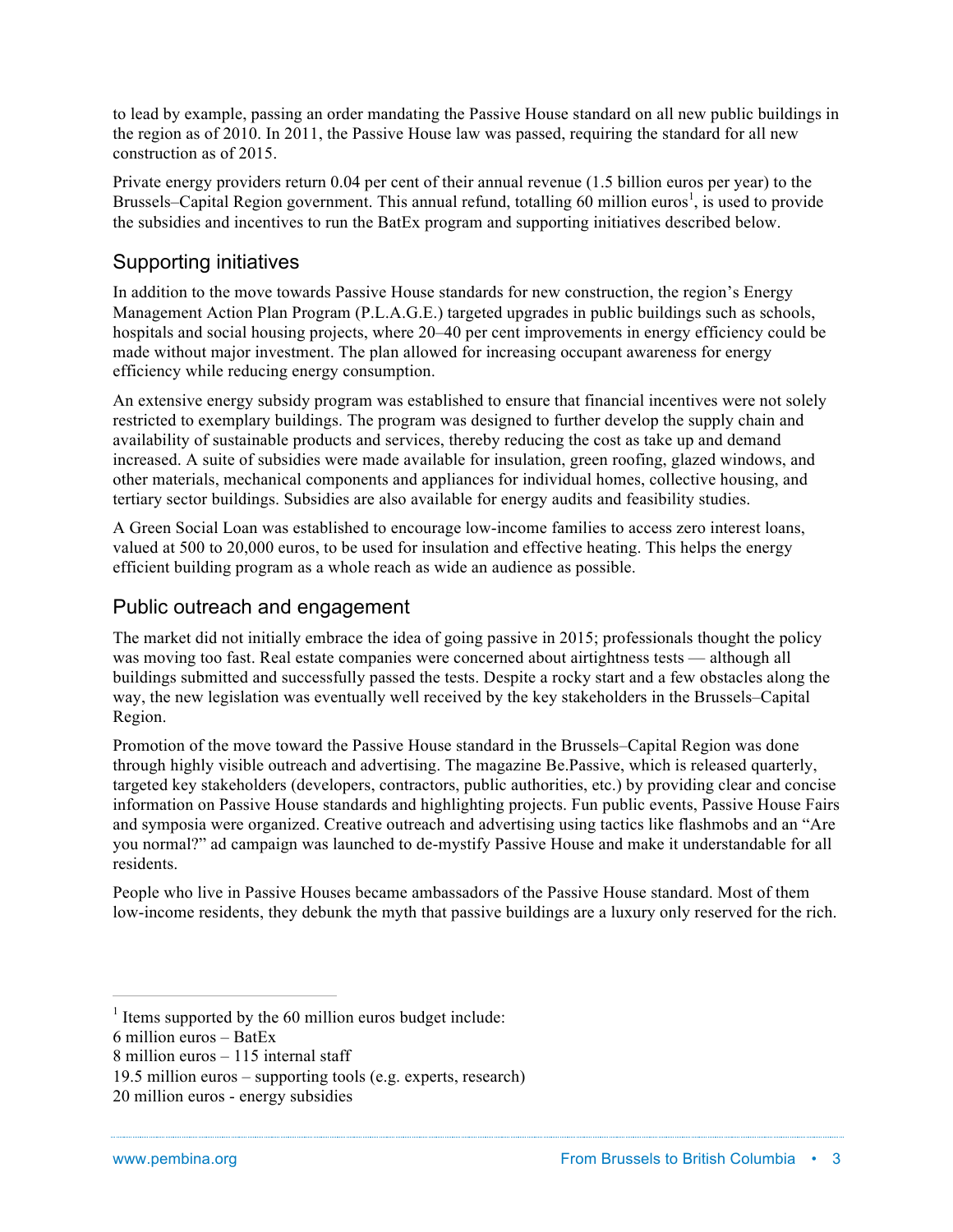#### Jobs and innovation

Initially the local supply chain faced stiff competition from imported Passive House-compliant components. Within a few years, however, local businesses including a number of SMEs were able to develop certified products and compete effectively in the market. Key to innovation was certainty that a market for higher quality products exists, as provided by the BatEx program, which was expected at the outset to be funded until 2014. (The Passive House Law established a definitive demand).

In 2012, BatEx accounted for more than 16 per cent of construction annually, generating 319 million euros in business and creating an additional 1250 jobs.

### The B.C. context

Globally, the building sector contributes up to 30 per cent of greenhouse gas emissions and consumes up to 40 per cent of all energy. In B.C., the building sector accounts for 22 per cent of energy use and 12 per cent of greenhouse gas emissions. The provincial government has acknowledged that energy efficiency and building construction will have to play a major role in climate policy, and has made various commitments towards improving energy efficiency in buildings. Along with its Pacific Coast Collaborative partners, B.C. has committed to "lead the way to 'net-zero' buildings." The 2008 Energy Efficient Building Strategy established targets for buildings, but the strategy did not explicitly lay out how the B.C. Building Code (BCBC) would be subsequently amended to achieve these targets, and there has been no official reporting on progress to meet them. The 2013-14 updates to the BCBC introduced new energy efficiency requirements for large and complex buildings over 600  $m<sup>2</sup>$  (Part 3 buildings) and small buildings and houses, three stories or less (Part 9 buildings). These requirements are a step in the right direction, but still lack the level of ambition indicated by the commitment to "lead the way to 'netzero."

The Brussels experience demonstrates that with firm government commitment, financing for subsidies and training/support for industry professionals, it is possible to go from being a laggard on energy efficient buildings to a world leader. The Brussels–Capital Region government is now building and renovating to ultra-high energy efficiency standards at affordable costs, driving down greenhouse gas emissions by 18 per cent per capita, and stimulating innovation and creating jobs at a regional scale.

With a proven track record of creating employment, implementing an ultra-efficient energy standard for buildings, like Passive House, would provide B.C. an opportunity to both tackle the climate challenge and create employment and innovation opportunities.

### Sources

"Are you normal?" webpage. http://areyounormal.be/nl/

Brussels Environment, *Brussels: from eco-building to sustainable city* (nd). http://documentation.bruxellesenvironnement.be/documents/BxlVilleDurable\_ANGL.PDF

Centre for the Built Environment, *Be.Passive: Lessons learnt from the Belgian Passivhaus experience* (2013). http://www.passivhaustrust.org.uk/UserFiles/File/BePassive%20Report.pdf

EnEffect, *The Success Model of Brussels: Case Study* (2012). http://nypassivehouse.org/wpcontent/uploads/2014/12/Detailed-description-of-the-Success-Model-of-Brussels.pdf

UNEP Sustainable Buildings & Climate Initiative, *Buildings and Climate Change: Summary for decisions makers* (2009). http://www.unep.org/sbci/pdfs/SBCI-BCCSummary.pdf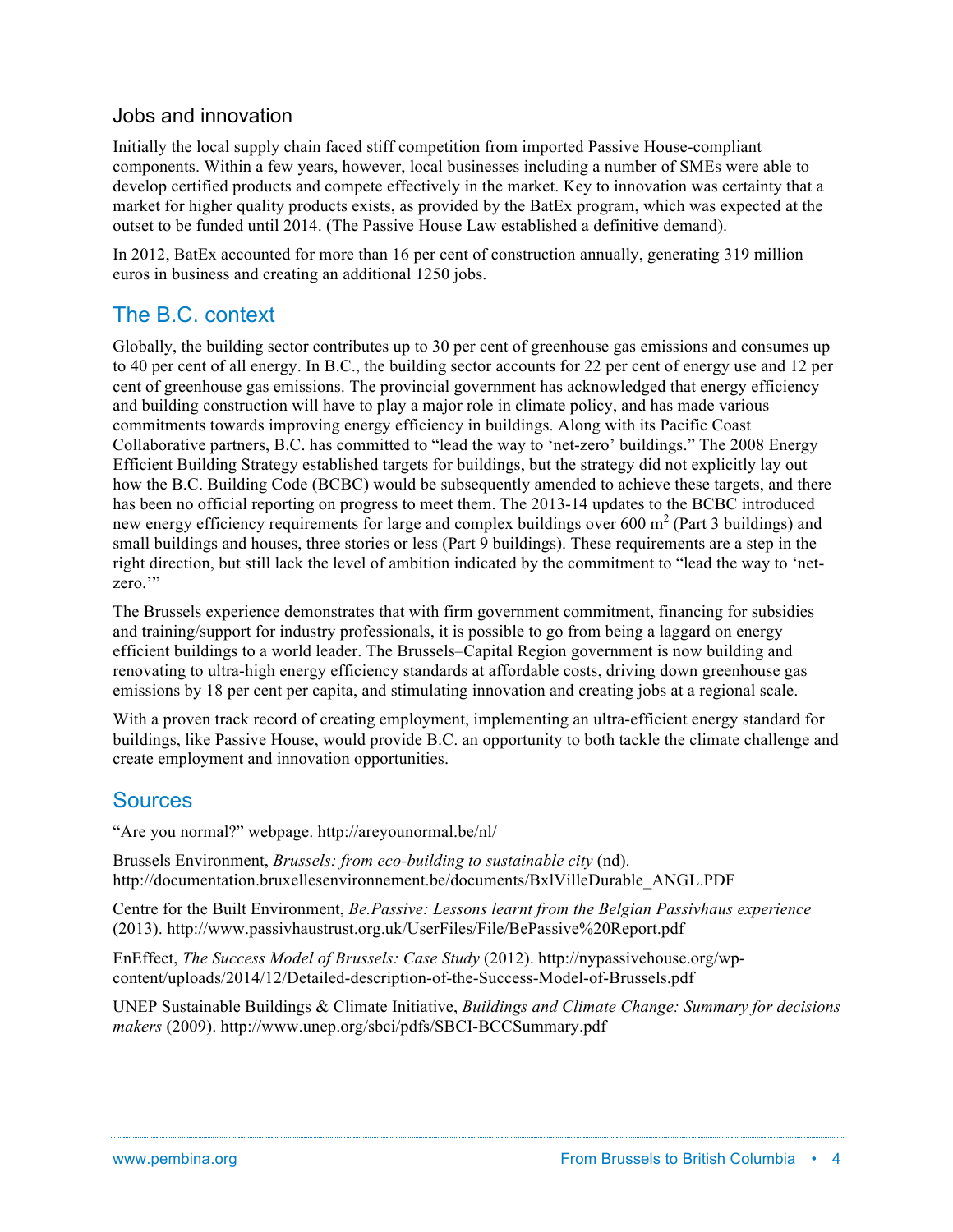# are you normal?

work<br>in passivehouse<br>but<br>I'm normal





In your passivehouse, the<br>most extraordinary is YOU